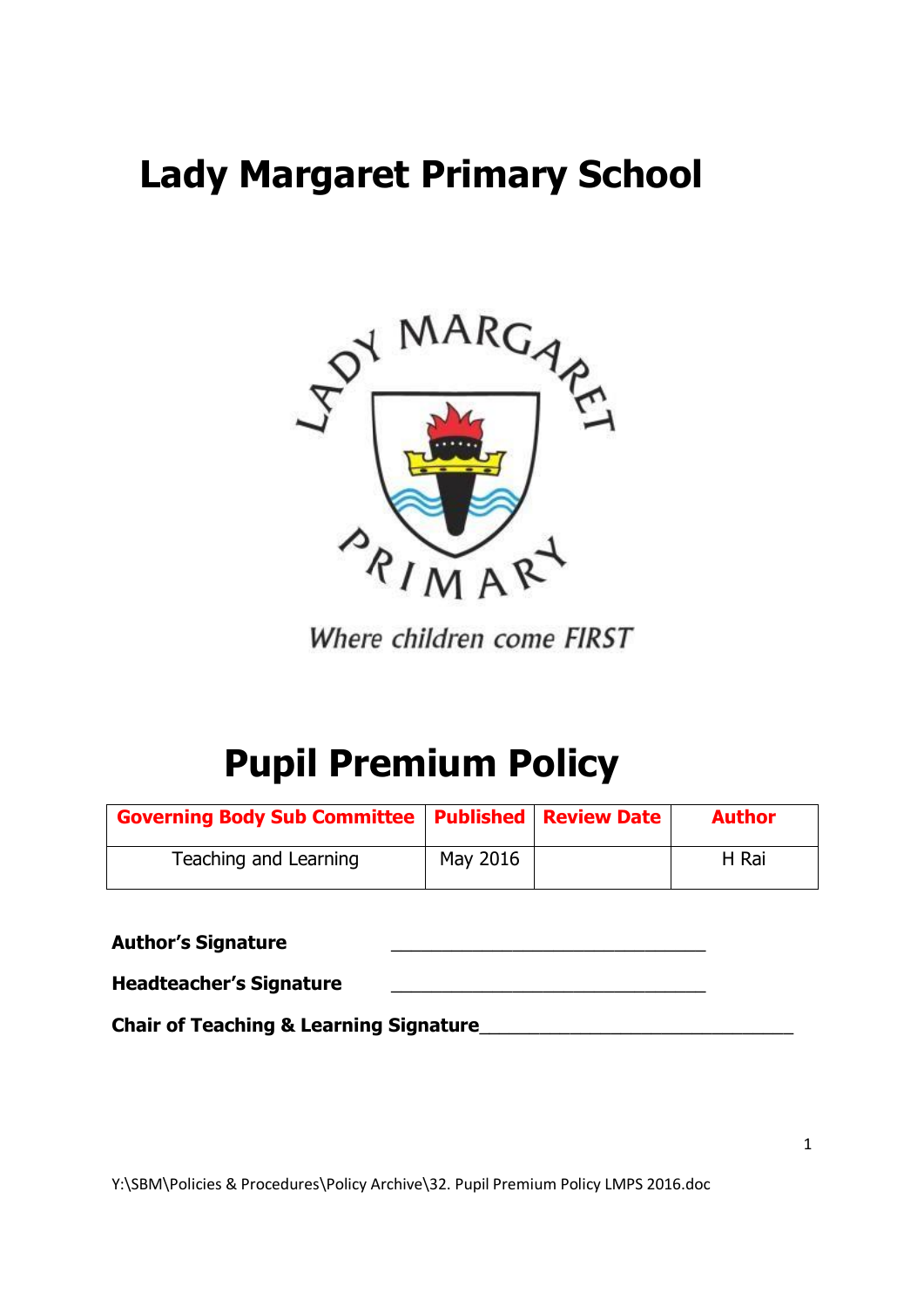## **Background**

The [pupil premium](https://www.gov.uk/government/policies/raising-the-achievement-of-disadvantaged-children/supporting-pages/pupil-premium) is additional funding for publicly funded schools in England to **raise the attainment** of disadvantaged pupils and **close the gap** between them and their peers. Research has shown that children from disadvantaged backgrounds are more likely to underachieve compared to their peers. The fund is paid direct to the school by London Borough of Ealing.

### **Eligibility**

The following groups of children are eligible to receive Pupil Premium Funding.

-Children who have been entitled to free school meals at any point in the last 6 years including those currently receiving free school meals (EVER6).

-Looked After Children or those who have recently left care to be adopted or placed on a Special Guardianship or Residence order.

-Children of current service personnel.

-Children of parents who have been in the services at any point in the last 4 years.

#### **Our aims**

Lady Margaret Primary School welcomes and shares the government's aim of tackling all forms or disadvantage.

All members of staff and governors accept responsibility for disadvantaged pupils and are committed to meeting their educational, pastoral and social needs in a caring environment.

Through the use of Pupil Premium Funding we seek to raise the attainment of disadvantaged learners and to ensure that they achieve at least as well as their nondisadvantaged peers (closing the gap).

#### **Allocation of Pupil Premium Funding**

There are four main areas to which we allocate Pupil Premium Funding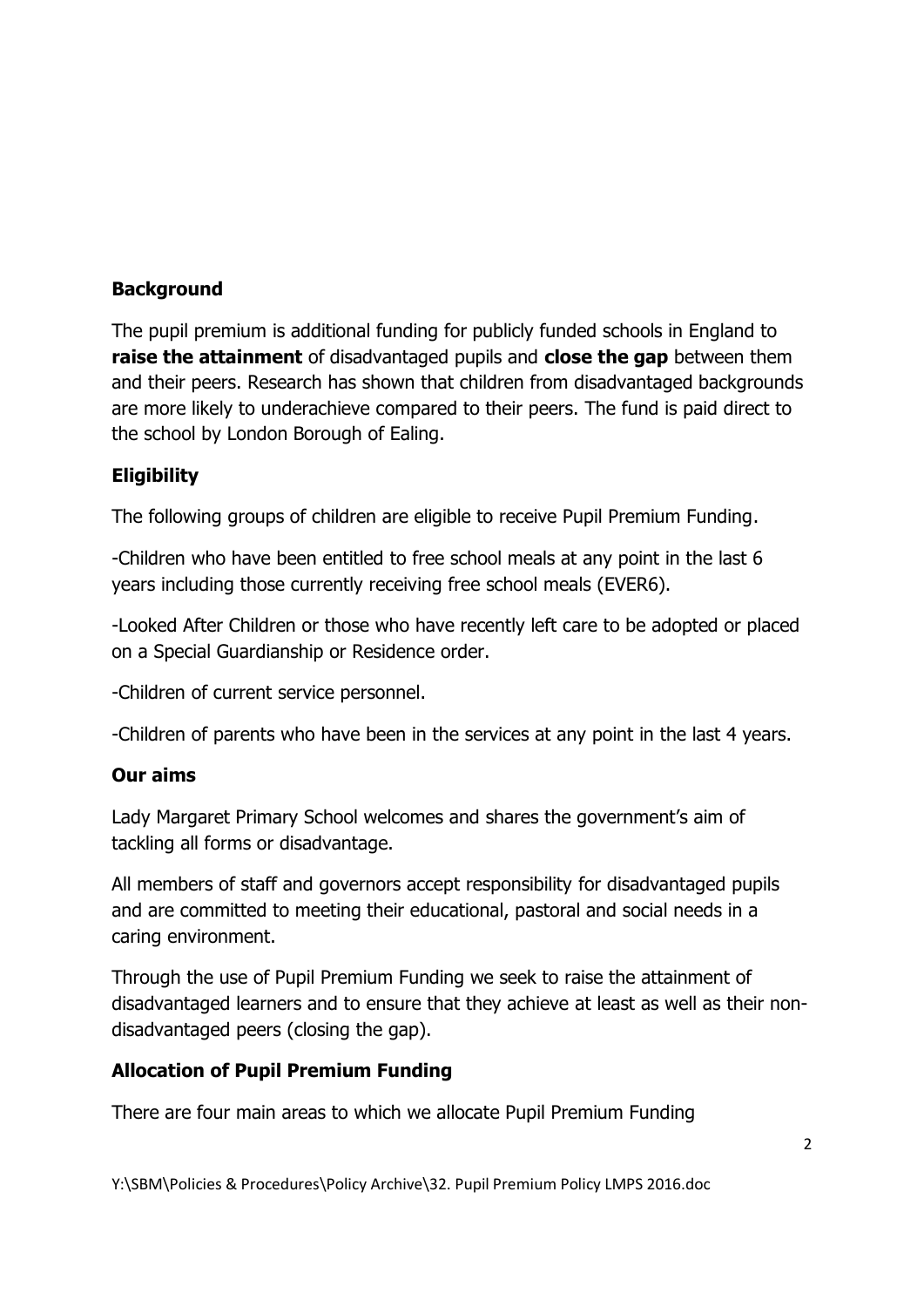- Educational provision: Aims to **catch up** or **keep up** children at risk of underachieving. Children are identified at least termly through assessment data and specific targets are identified during pupil progress meetings and raising achievement plans.
- Extended school provision: clubs, music lessons, trips and other experiences that would otherwise be unlikely to be accessible to children at the school.
- Pastoral provision: including provisions that develop social skills, emotional literacy and overall health and wellbeing. Includes breakfast club.
- Family support: activities that support families of children at our school and help families to support learning at home more effectively.

We recognise that not all disadvantaged pupils will be identified by the pupil premium criteria and likewise, not all children eligible for pupil premium funding will be disadvantaged.

Therefore, we do not ring fence our pupil premium funding but allocate it according to the needs of individuals or groups of pupils.

In choosing the type of provision we use we consider firstly the needs of the children and the desired outcomes as well as the resources (both human and physical) that are available.

We may also refer to educational research regarding the effectiveness of provisions using the Educational Endowment Fund to inform our choices.

# **Monitoring**

All provisions will be regularly monitored to ensure they are meeting the outcomes set. Any provisions that are not performing to expectation will be ceased and alternative provision sought.

# **Accountability**

An annual report will be available at the end of September which will details expenditure and impact for the previous year. This will be reported to governors and other stakeholders and then placed on the website.

A termly report will be made to governors to update on current expenditure, provisions and impact.

#### **Appeals**

Any appeals connected with the allocation of pupil premium funding will be dealt with through the Governor's appeal panel.